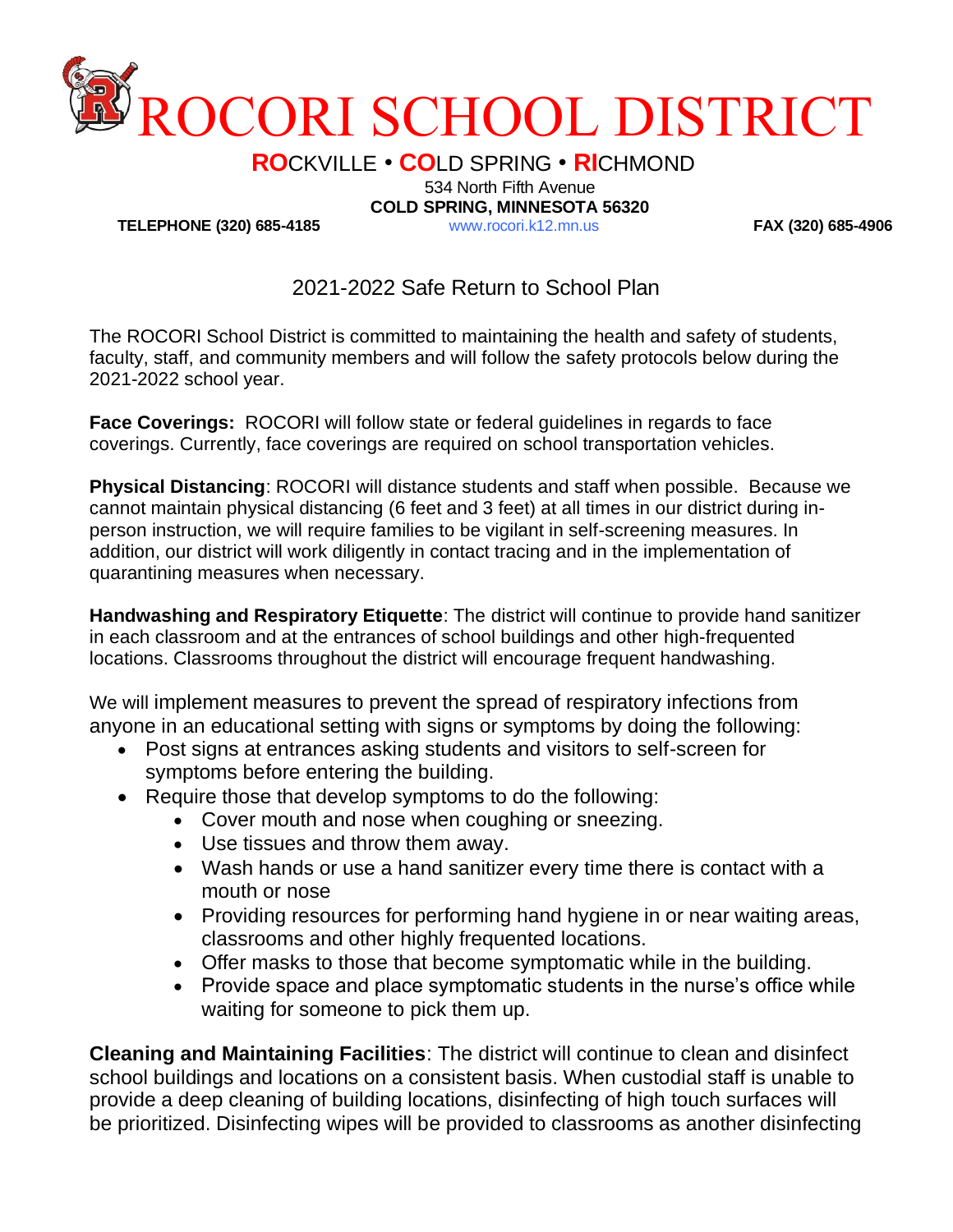## ROCORI SCHOOL DISTRICT

tool. HVAC filters will be consistently replaced to improve building ventilation.

**Contact Tracing**: Contact tracing will be conducted anytime we are aware of a positive case or exposure in our school buildings. Families will be notified if their child has been exposed to a positive COVID-19 case. In the event of an exposure, families will receive instruction from the COVID Coordinator/building office on quarantining.

**Quarantine and Isolation:** The CDC recommends a 14-day quarantine period, with two other options: (1) 7-day quarantine period (test on day 5 or after) or (2) 10-day quarantine period without a test.

Any person who lives in the same household as the person that tested positive or a person who has tested positive is required to quarantine and will receive specific instructions from the building office or COVID Coordinator.

**Vaccination:** Quarantine and isolation will not apply to those who are vaccinated under CDC/MDH guidance. Parents may voluntarily provide a copy of the vaccination card to their child's building for record or show the card at the time of contact tracing.

**Diagnostic and Screening Testing: If you are sick, stay home. All people entering** ROCORI facilities are expected to perform a self-health screener prior to entering the building (screening for early childhood and elementary children (K-5) must be completed by an adult).

Screener Tool:

- $\circ$  I understand that prior to my student returning to school on-site, I am required to daily self-certify for each student:
- $\circ$  My student is not exhibiting any of the following symptoms associated with COVID-19:
	- New onset cough; OR
	- **Shortness of breath by themselves: OR**
	- 2 of the following:
		- fever (100.4 or higher)
		- chills
		- muscle pain
		- sore throat
		- loss of sense of smell or taste
		- gastrointestinal symptoms of diarrhea, vomiting, or nausea
- My student has not been in close contact (having spent at least 15 minutes within 6 feet of the case) with anyone within the last 14 days who has been quarantined or isolated due to COVID-19.
- My student has not been advised by any medical provider or health authority that he/she may have been exposed to COVID-19.
- I will immediately notify the school building office/district nurse/COVID Coordinator if I am unable to self-certify for any of the above reasons for my students. I also